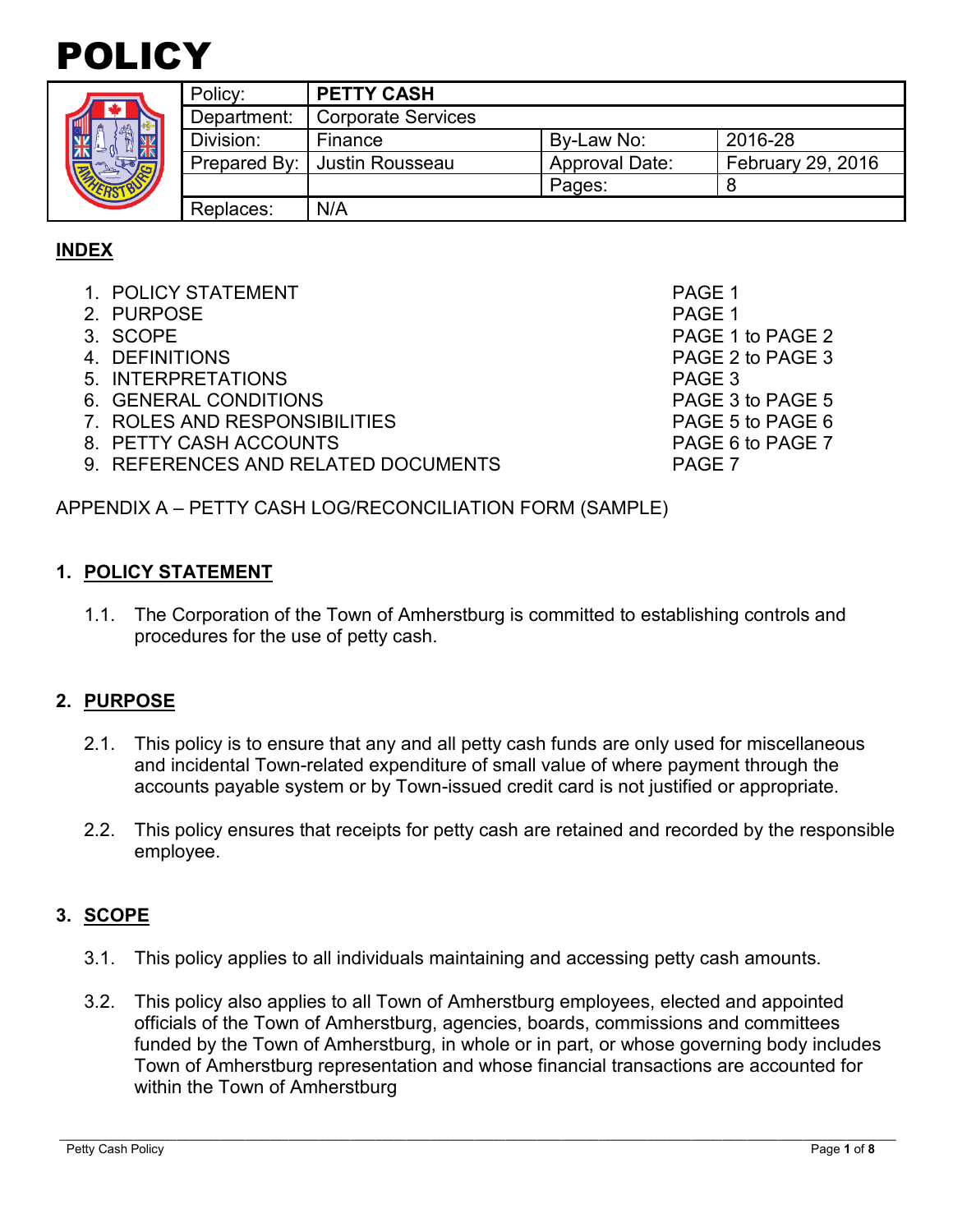3.3. This policy shall be reviewed every two years from the date it becomes effective, and/or sooner at the discretion of the Director of Corporate Services/Treasurer.

# **4. DEFINITIONS**

- 4.1. **Account Allocation** is the act of applying petty cash disbursements to various general ledger accounts to reflect how the petty cash was used.
- 4.2. **Canadian Revenue Agency (CRA)** administers tax laws for the Government of Canada and for most provinces and territories, and administers various social and economic benefit and incentive programs delivered through the tax system.
- 4.3. **Cash** refers to paper currency, coins and cheques, however, where applicable, it also includes but is not limited to: debit and credit card receipts, gift certificates, gift cards, tokens, passes, permits and money orders.
- 4.4. **Chief Administrative Officer (CAO**) is the Chief Administrative Officer for the Corporation of the Town of Amherstburg, which includes the roles and responsibilities as laid out in Section 229 of the *Municipal Act, 2001*.
- 4.5. **Council** refers to the current elected Council for the Corporation of the Town of Amherstburg. This includes, as an entirety, the Mayor, Deputy Mayor and Councillors.
- 4.6. **Director** is the person responsible for direction and operational control of a division as defined on the Town's organizational structure.
- 4.7. **Disbursement** refers to the paying out of petty cash to a Town employee.
- 4.8. **Employee/Staff** is any person employed with the Town of Amherstburg, including any union or non-union, regular or temporary, full-time, part-time, seasonal or casual staff member, including but not limited to permanent staff, temporary staff, committee members, students, recreation staff, contract employees, and paid work placements.
- 4.9. **Manager** reports directly to a Director (or the CAO in some instances) and who is responsible for a department within a division of the Corporation, as defined on the Town's organizational structure.
- 4.10. **Petty Cash** refers to funds that are to only be used for miscellaneous and incidental Townrelated expenditure of small value of where payment through the accounts payable system or by Town-issued credit card is not justified or appropriate.
- 4.11. **Petty Cash Custodian** refers to the Town employee who has been authorized to monitor and disburse petty cash, as well as maintaining the petty cash log.
- 4.12. **Petty Cash Log** means a record of all transactions into and out of petty cash.
- 4.13. **Reconciliation** is the process of comparing actual amounts held in the petty cash box to the amounts that the record log indicate should be there, and finding the reasons for any differences or error.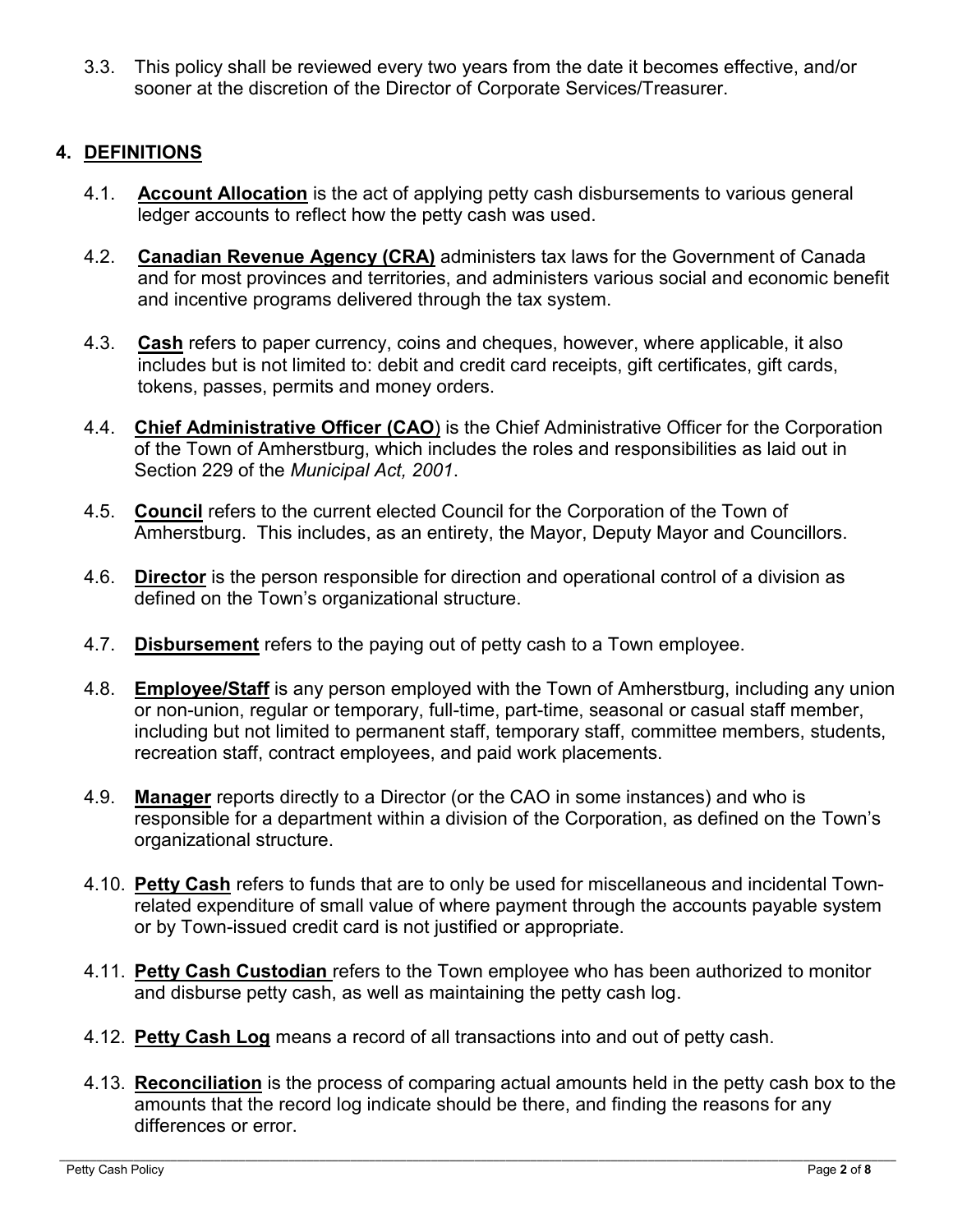- 4.14. **Senior Management Team (SMT)** is comprised of the Chief Administrative Officer and the Directors. If a Director is unavailable, a delegate may be assigned.
- 4.15. **Supervisor** is responsible for overseeing the regular daily functions of a group of employees or a work unit.
- 4.16. **Town** is the Corporation of the Town of Amherstburg.
- 4.17. **Treasurer** is the Treasurer for the Corporation of the Town of Amherstburg, which includes the roles and responsibilities as laid out in Section 286 of the *Municipal Act, 2001*.

# **5. INTERPRETATIONS**

5.1. Any reference in this Policy to any statute or any section of a statute shall, unless expressly stated, be deemed to be reference to the statute as amended, restated or re-enacted from time to time. Any references to a By-law or Town policy shall be deemed to be a reference to the most recent passed policy or By-law and any replacements thereto.

# **6. GENERAL CONDITIONS**

#### 6.1. **Petty Cash Box**

- 6.1.1. Petty cash should be kept in a secure location in a locked cash box.
- 6.1.2. The Petty Cash Custodian shall keep the petty cash box key and manage the petty cash, including monthly reconciliation and reimbursement of funds.
- 6.1.3. Where there is more than one Petty Cash Custodian, or if a temporary Petty Cash Custodian is needed/necessary, transaction logs must show the initials of the individual accessing petty cash for each transaction.

#### 6.2. **Reimbursements from Petty Cash**

- 6.2.1. For typical operating purchases, Town employees make the purchase from their own funds and keep the receipt for the purchase for reimbursement purposes.
- 6.2.2. For atypical operating purchases, Town employees shall obtain oral approval from their Supervisor before making the purchase from their own funds, as per Section 6.2.1.
- 6.2.3. Town employees may obtain reimbursement for expenditures from petty cash when they present their receipt to the Petty Cash Custodian.
	- 6.2.3.1. The receipt must contain an explanation as to the nature of the expense.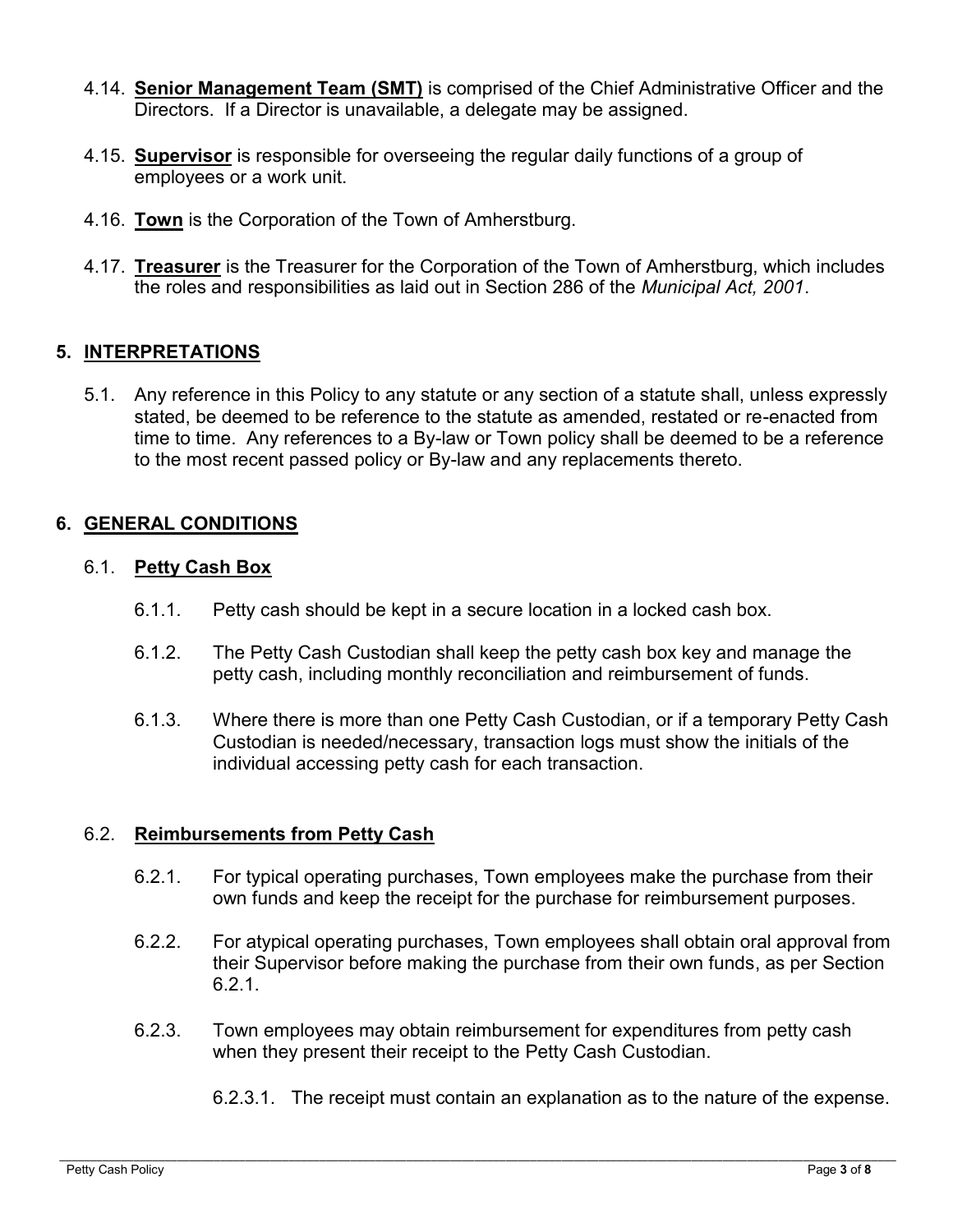- 6.2.3.2. The receipt must also show the amount of applicable HST paid and the CRA registration number of the vendor.
- 6.2.4. Disbursements shall be recorded in the petty cash log and the receipts kept in the petty cash box until the replenishment of those funds is required.

#### 6.3. **Advance Disbursements and Returns to Petty Cash**

- 6.3.1. Where it is not possible or practical for an employee to make a purchase from their own funds, the Petty Cash Custodian may make an advance disbursement to the employee for the estimated amount of the required purchase.
	- 6.3.1.1. The employee shall estimate the required amount, and that amount is then disbursed to the employee.
	- 6.3.1.2. The nature of the requirement and the amount are recorded in the petty cash log.
	- 6.3.1.3. Both the employee and the Petty Cash Custodian should initial the withdrawal on the log.
- 6.3.2. If the Petty Cash Custodian has any concern about the request, he or she may request the approval of the employee's Supervisor before disbursing.
- 6.3.3. Upon purchasing with the disbursed funds, Town employees will retain the receipt.
- 6.3.4. The Town employee, after making the approved purchase, shall provide the Petty Cash Custodian with the receipt, along with any change remaining from the disbursement, and an explanation as to the nature of the purchase.
- 6.3.5. Receipts must show the amount of the purchase, the applicable HST paid, and the CRA registration number of the vendor.
- 6.3.6. Upon receiving the receipt, the Petty Cash Custodian verifies that the amount of the receipt and the amount of change equals the amount of the initial disbursement.
	- 6.3.6.1. The original disbursement entry shall be reversed and the purchase entry will be made on the petty cash log.

#### 6.4. **Reconciliation and Replenishment of Petty Cash**

- 6.4.1. The Petty Cash Custodian shall perform a reconciliation of petty cash and receipts on a monthly basis.
- 6.4.2. If the petty cash and receipts do not reconcile, the error must be found and corrected by the Petty Cash Custodian.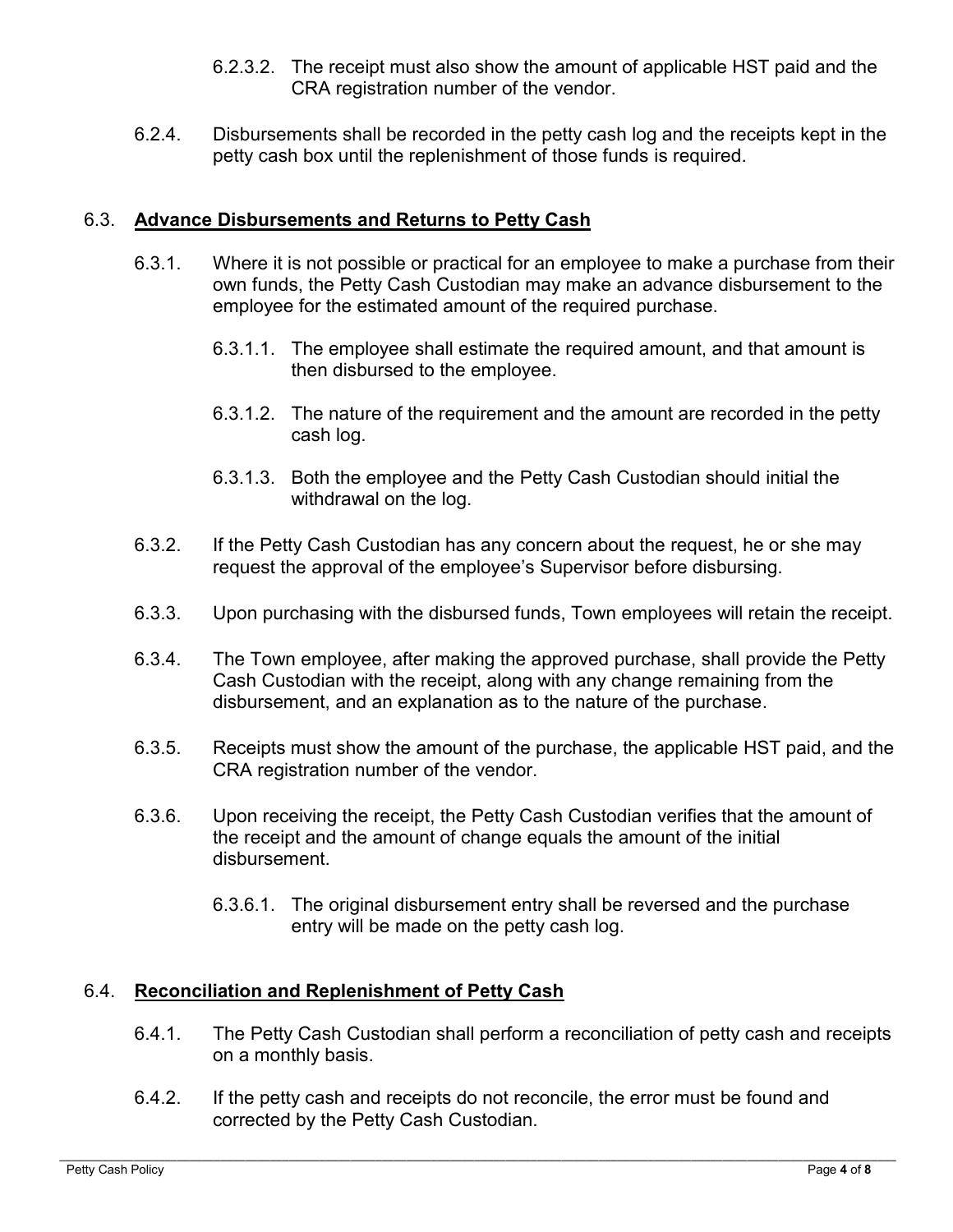- 6.4.2.1. In the situation in which the error cannot be found, the Petty Cash Custodian will report the error to the Director of Corporate Services/Treasurer.
- 6.4.2.2. In cases where the petty cash cannot be reconciled, the error may be written off at the discretion of the Director of Corporate Services/Treasurer.
- 6.4.3. The reconciliation form, together with all of the receipts and the log for the reporting period, shall be forwarded to the Financial Services Department for verification of the reconciliation totals and the preparation of a replenishment cheque payable to the Petty Cash Custodian in the amount of the total disbursements from the previous period.
- 6.4.4. The petty cash log is to be used to record the cash balance left over from the previous reconciliation.
	- 6.4.4.1. Where a replenishment cheque has been issued, it shall be cashed by the Financial Services Department and the amount is entered into the log as a petty cash deposit.

# 6.5. **Account Allocations for Petty Cash Disbursements**

- 6.5.1. If the amounts flowing through petty cash are considered small, then only a limited amount of account allocation is required where amounts paid for HST will be separately noted.
- 6.5.2. If the amounts flowing through petty cash are considered predominantly all of the same nature, then the whole amount may be distributed between that account and sales tax expense.
- 6.5.3. If the amounts flowing through petty cash are not small and are not predominantly of the same nature, then allocation of petty cash expenditures must be made to individual accounts.
	- 6.5.3.1. The petty cash log and the recorded purpose shall be used to divide disbursements into account groupings allocated to individual expense accounts.
	- 6.5.3.2. Total allocations must equal total disbursements from the Reconciliation Form.

# **7. RESPONSIBILITIES AND AUTHORITIES**

7.1. All operating departments are responsible for ensuring that expenditures made on behalf of the Town represent good value and are necessary Town expenses.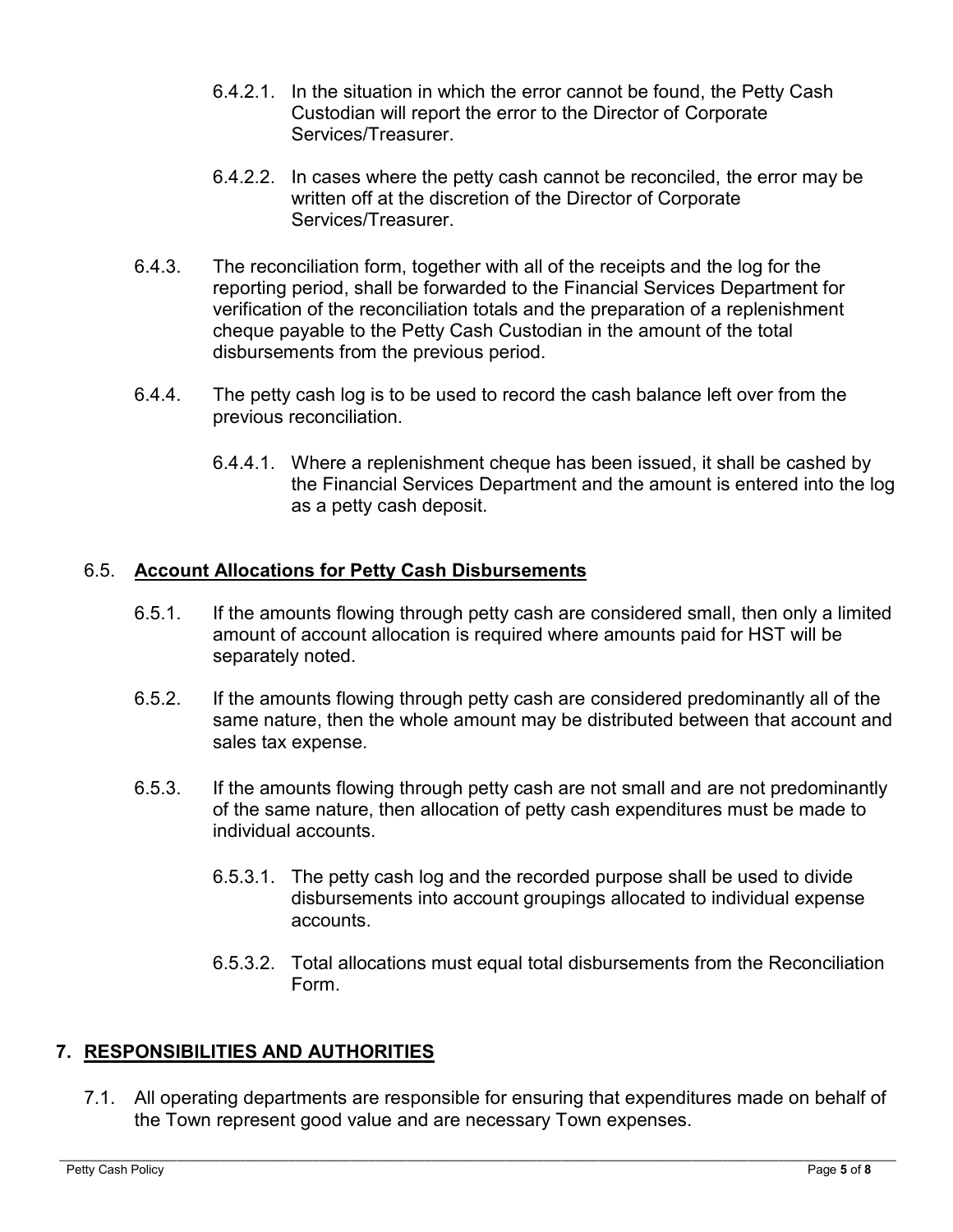# 7.2. **Director of Corporate Services/Treasurer** has the authority and responsibility to:

- 7.2.1. Appoint Petty Cash Custodians.
- 7.2.2. Ensure the Petty Cash Custodian is well-versed and knowledgeable of the role.

### 7.3. **Petty Cash Custodians** have the authority and responsibility to:

- 7.3.1. Ensure that the petty cash fund is secured at all times.
- 7.3.2. Maintain a record of all transaction affecting the amount of petty cash, including any and all supporting documentation such as receipts or invoices.
- 7.3.3. Maintain a petty cash register.
- 7.3.4. Report the loss of funds to the Director of Corporate Services/Treasurer as soon as the loss is discovered.
- 7.4. The **Financial Services Department** has the authority and responsibility to:
	- 7.4.1. Ensure that petty cash records are reconciled from time to time with actual cash on hand.
	- 7.4.2. Replenish petty cash amounts on a timely basis.

# **8. PETTY CASH ACCOUNTS**

8.1. The following allocations shall be distributed to these Petty Cash Funds:

| 8.1.1. | 10-1-0000000-0101 - Petty Cash #1(Finance Clerk)        | \$300.00 |
|--------|---------------------------------------------------------|----------|
| 8.1.2. | 10-1-0000000-0102 - Petty Cash #2(Senior Finance Clerk) | \$500.00 |
| 8.1.3. | 10-1-0000000-0103 - Petty Cash - Police                 | \$375.00 |
| 8.1.4. | 10-1-0000000-0104 - Petty Cash - Public Works           | \$150.00 |
| 8.1.5. | 10-1-0000000-0105 - Petty Cash - Police Services        | \$50.00  |
| 8.1.6. | 10-1-0000000-0108 - Petty Cash - Clerk's Department     | \$300.00 |
| 8.1.7. | 10-1-0000000-0109 - Petty Cash - Concessions            | \$800.00 |
| 8.1.8. | 10-1-0000000-0110 - Petty Cash - Arena                  | \$700.00 |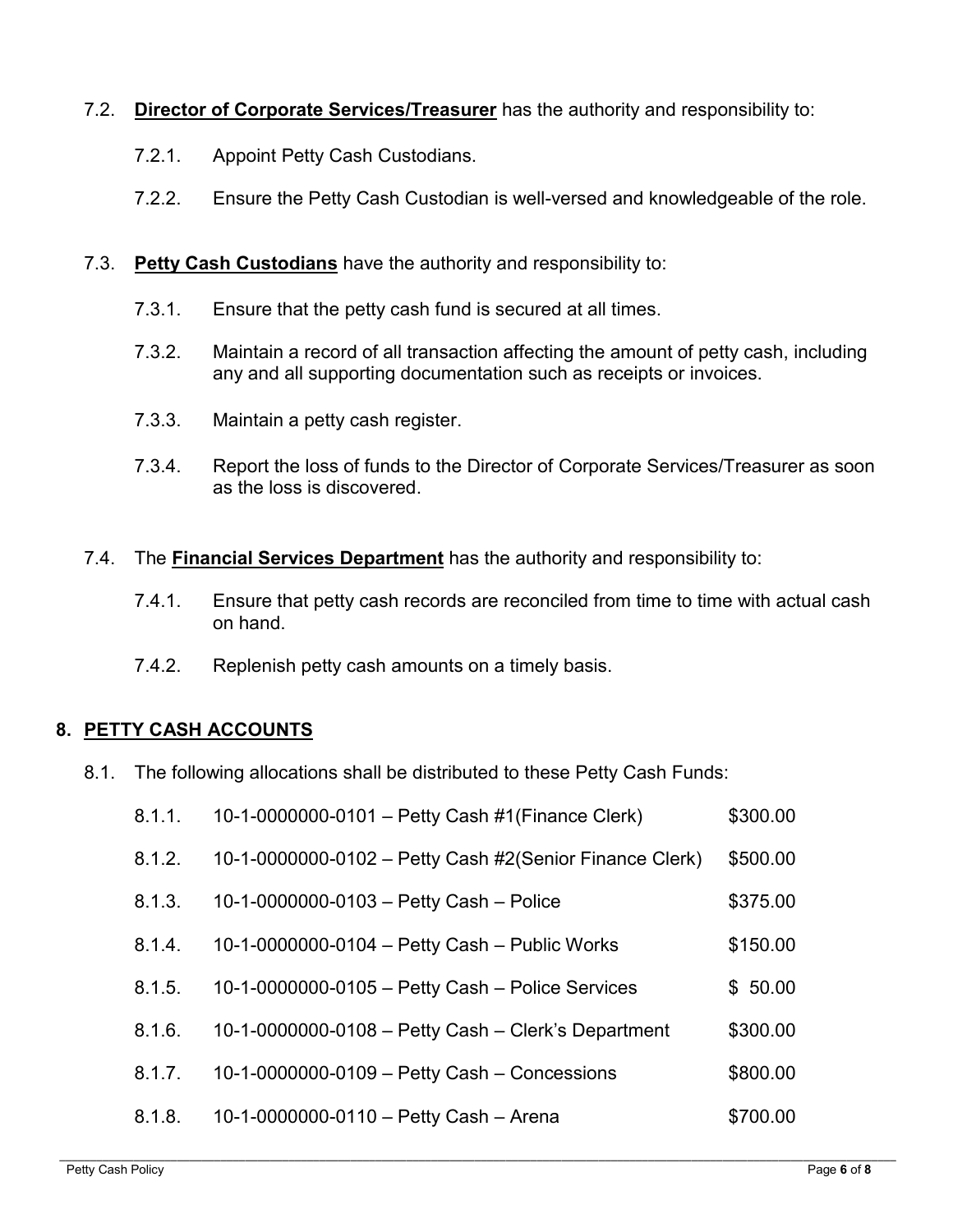# **9. REFERENCES AND RELATED DOCUMENTS**

9.1. Cash Receipts Control Policy